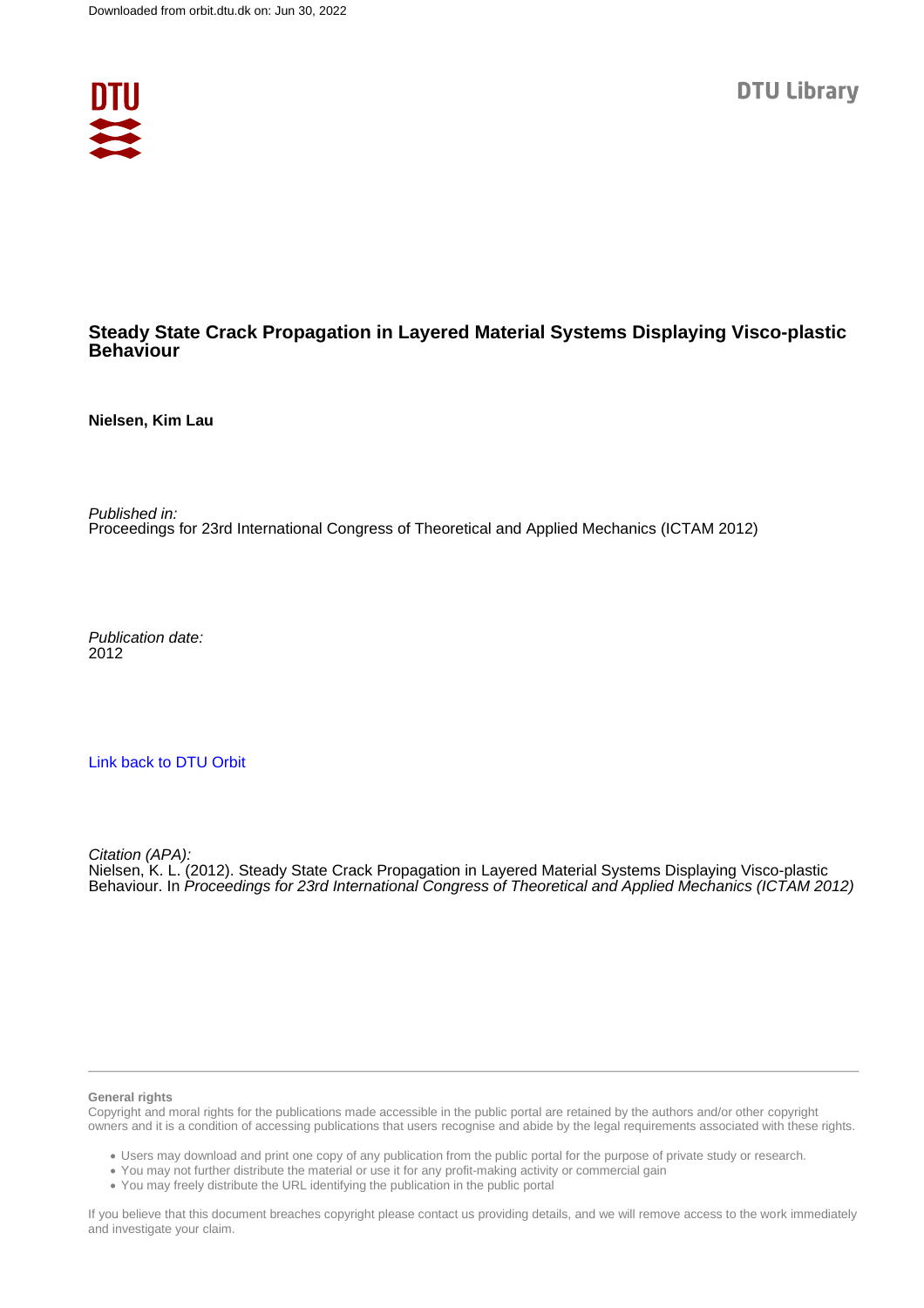## **STEADY STATE CRACK PROPAGATION IN LAYERED MATERIAL SYSTEMS DISPLAYING VISCO-PLASTIC BEHAVIOUR**

Kim Lau Nielsen∗a)

<sup>∗</sup>*Department of Mechanical Engineering, Solid Mechanics, Technical University of Denmark, DK-2800 Kgs. Lyngby, Denmark*

*Summary* The steady state fracture toughness of elastic visco-plastic materials is studied numerically, using both a conventional and a higher order model. Focus is on the combined effect of strain hardening, strain gradient hardening and strain rate hardening on cracking in layered material systems, and predictions for the crack tip shielding ratio is brought forward. Included is a novel procedure for extracting information on the rate-independent toughness without approaching this numerically cumbersome limit.

### **INTRODUCTION**

The fracture toughness of elastic-plastic materials is primarily governed by plastic dissipation, that decomposes into irrecoverable heat energy and cold work associated with the dislocation structure, which is responsible for the phenomenon of stable crack growth [1, 2]. At steady state cracking, under small-scale yielding, the remote regions follow the elastic solution, while an active plastic zone travels with the crack tip and shields it from the surroundings. Trailing behind, is a residual plastic strain wake where elastic unloading takes place, and where a secondary loading zone exists in terms of reverse plastic deformation so that the material remains in yielding close to the free fracture surface. The size and shape of these plastic regions, and thus the macroscopic material toughness, here reflected by the shielding ratio, are controlled by a wide range of parameters, which has been extensively studied in the literature [1, 2, 5, 6]. It is well known that properties such as strain hardening significantly influences on the dissipated energy associated to crack growth, thus any hardening effect should be expected to play a noticeable role on the macroscopic fracture toughness. The present work focuses on the combined effect of strain hardening, strain gradient hardening and strain rate hardening on cracking under stationary conditions in layered material systems. Main focus is on interface crack growth. For the numerical analysis, a steady state finite element formulation [1] is employed to integrate both a conventional and a higher order visco-plastic material model, while a variation of the Suo, Shih and Varias model [3] is used to facilitate a fracture criterion.

#### **VISCO-PLASTIC MODEL**

A visco-plastic formulation, widely used for metals in the range of negligible to moderate viscous behaviour, is employed in both the conventional and the higher order model. The effective plastic strain rate,  $\dot{\epsilon}_e^p$ , is here governed by the power law

$$
\dot{\varepsilon}_e^p = \dot{\varepsilon}_0 \left( \frac{\sigma}{g(\varepsilon_e^p)} \right)^{1/m} \qquad \text{with} \qquad g(\varepsilon_e^p) = \sigma_y \left( 1 + \frac{E \varepsilon_e^p}{\sigma_y} \right)^N, \tag{1}
$$

where E is Young's modulus,  $\sigma_y$  is the initial yield stress, N is the hardening exponent,  $\dot{\varepsilon}_0$  is the reference strain rate and m is the strain rate hardening. The effective stress,  $\sigma$ , is the Mises stress in the conventional model, whereas a corresponding quadratic stress measure that includes the gradient effects is employed in the higher order model [4].

#### **RESULTS**

Crack propagation in metals produces plastic dissipation when material in front for the crack tip enters the active plastic zone traveling with the tip, and later ends up being part of the residual plastic strain wake. Thus, the macroscopic work required to advance the crack is typically much larger than the work needed in the near tip fracture process. For rate sensitive materials, the extent of the plastic zone can be strongly dependent on the crack velocity, which in turn affects the macroscopic fracture toughness. In a recent study, Nielsen and Niordson [5] demonstrated this for an interface crack propagating at steady state by using a conventional elastic-viscoplastic material model. When compared to the rate-independent toughness ( $m \to 0$ ), a significant increase in fracture toughness occurs for slowly growing cracks (see also Fig. 1a), while a decrease was found for fast growing cracks. Similar predictions were later made in [6] for a strain gradient enhanced material, by adapting the model set-up to a higher order plasticity theory [4]. It is shown that elevated strain hardening and strain gradient hardening lowers the toughness. Both models revealed that the macroscopic toughness increases monotonically with increasing rate sensitivity at low crack velocity, while it decreases monotonically with increasing rate sensitivity at high crack velocity. This has to do with the time aspect of the stress build-up/relaxation in the vicinity of the crack tip when  $m > 0$ . For a slowly growing crack, the material has time to relax the stress field through plastic straining, whereby the macroscopic toughness increases. Vice versa, the material has limited time to relax the near tip stress field at high crack velocity, whereby the macroscopic toughness decreases and approaches the near tip toughness,  $J_{tin}$ . Bearing in mind that the shielding ratio is little affected by the crack velocity when m is small, a velocity for which the shielding ratio equals for two different m-values must naturally exist, when keeping all other

a)Corresponding author. E-mail: kin@mek.dtu.dk